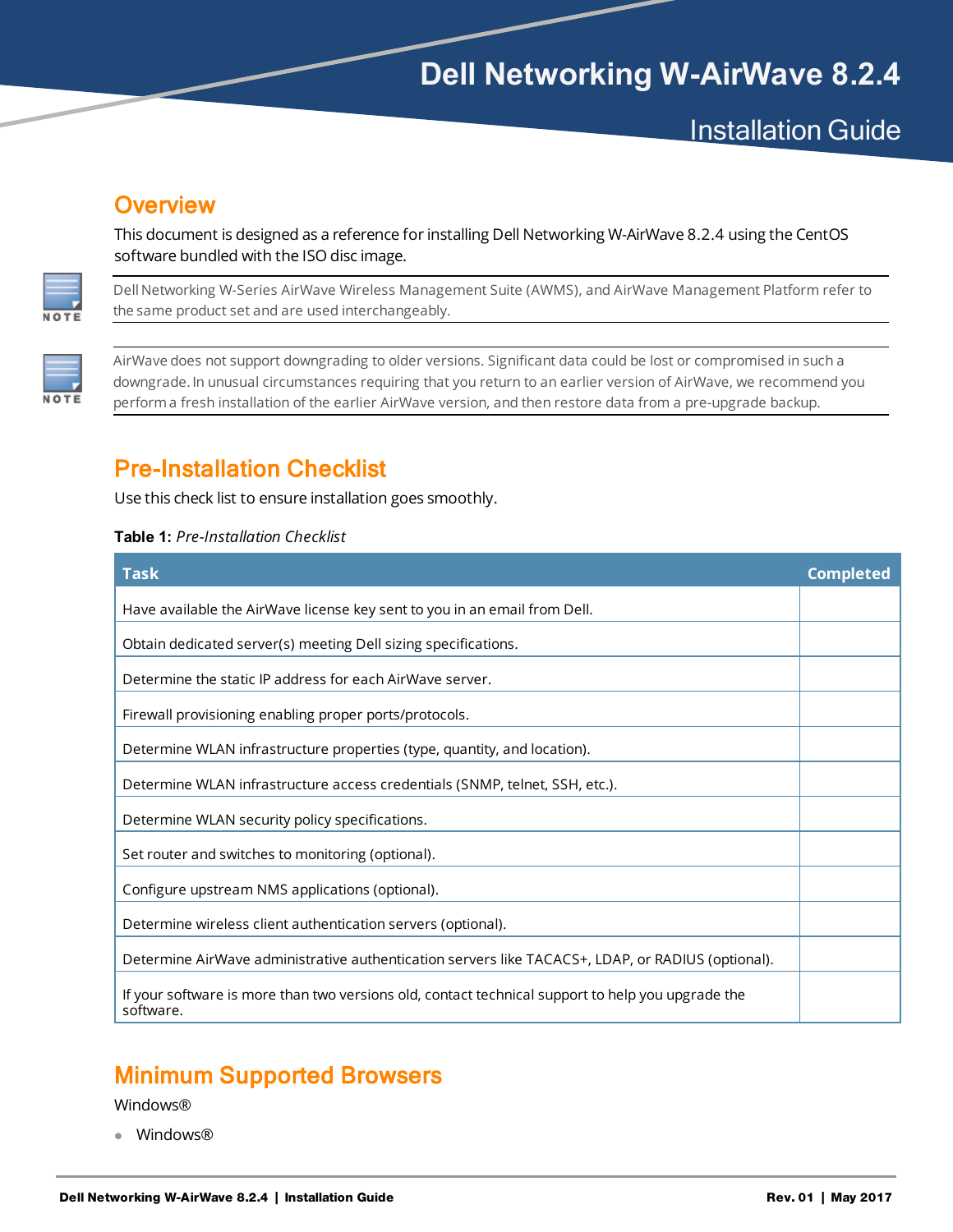- **Microsoft Internet Explorer® 11**
- $\bullet$  Mozilla Firefox® 47.0
- <sup>l</sup> Google Chrome™ Version 50.0.2661.102 (64-bit)

Mac OS X® (10.11)

- Apple Safari<sup>®</sup> 5.x
- Mozilla Firefox® 47.0
- <sup>l</sup> Google Chrome™ Version 50.0.2661.102 (64-bit)

## Hardware Requirements and Installation Media

The AirWave installation DVD includes all software (including the CentOS) required to complete the installation of AirWave. AirWave supports any hardware that is Red Hat Enterprise Linux 6.2 certified. By default, all installs are based on a 64-bit operating system.

AirWave hardware requirements vary by version. As additional features are added to AirWave, increased hardware resources become necessary. For the most recent hardware requirements, refer to the *Dell Networking W-AirWave 8.2.4 Server Sizing Guide*.

## Installing Linux CentOS 6.6 (Phase 1)

Perform the following steps to install the Linux CentOS 6.6 operating system. The Linux installation is a prerequisite to installing AirWave on the network management system.



This procedure erases the hard drive(s) on the server.

- 1. Insert the AirWave installation DVD into the drive and boot the server.
- 2. Type **install** and press **Enter**.

To configure the partitions manually, type **manual** and press **Enter**.

**Figure 1:** *AirWave Installation*



3. Allow the installation process to continue. Installing the CentOS software (Phase I) takes 10 to 20 minutes to complete. This process formats the hard drive and launches Anaconda to install all necessary packages. Anaconda gauges the progress of the installation.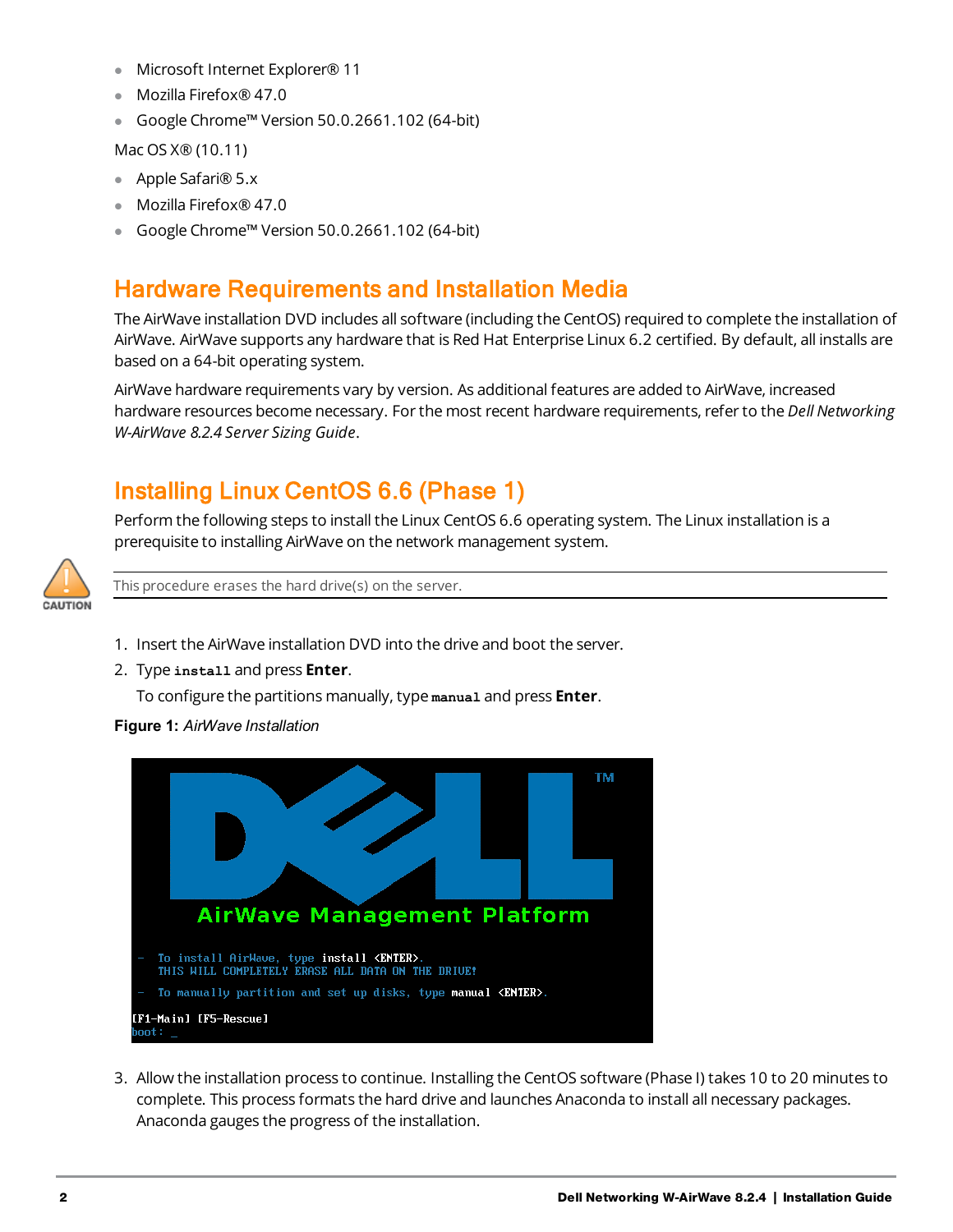Upon completion, the system will prompt you to eject the installation DVD and reboot the system. The GRUB screen will appear upon reboot.

4. Remove the DVD from the drive and store it in a safe location.

## Installing the AirWave Software (Phase 2)

### **Getting Started**

Perform the following steps when the GRUB screen appears.

- 1. Press **Enter** or wait six seconds. The system automatically loads the kernel.
- 2. When the kernel is loaded, log into the server using the following credentials:
	- $\bullet$  login = **root**
	- <sup>l</sup> password = **admin**
- 3. Start the AirWave software installation script by executing the **./amp-install** command.

Type **./amp-install** at the command prompt and press **Enter** to execute the script.

### **Step 1: Configuring Date and Time**

The following message appears. This step ensures the proper date and time are set on the server.

```
------------------- Date and Time Configuration --------------
Current Time: Mon May 8 16:10:07 EDT 2017
1) Change Date and Time
2) Change Time Zone
0) Finish
```
Ensure that you enter the accurate date and time during this process. Errors will arise later in the installation if the specified date varies significantly from the actual date, especially if the specified date is in the future and it is fixed later. As a best practice, configure NTPD to gradually adjust your clock to the correct time.

1. Select **1** to set the date and select **2** to set the time zone. Press **Enter** after each configuration to return to the message menu above.



Changing these settings after the installation can cause data loss, especially for time-series data such as Client and Usage graphs. Avoid delayed configuration.

2. Press **0** to complete the configuration of date and time information and to continue to the next step.

#### **Step 2: Checking for Prior Installations**

The following message appears after the date and time are set:

```
Welcome to AMP Installer Phase 2
STEP 2: Checking for previous AMP installations
```
If a previous version of AirWave software is not discovered, the installation program automatically proceeds to Step 3. However, if a previous version of the software is discovered, the following message appears on the screen:

The installation program discovered a previous version of the software. Would you like to reinstall AMP? This will erase AMP's database. Reinstall (y/n)?

#### Type **y** and then press **Enter** to proceed.



This action erases the current database, including all historical information. To ensure that the AMP database is backed upprior to reinstallation, answer **n** at the prompt and contact your Value Added Reseller or Dell support.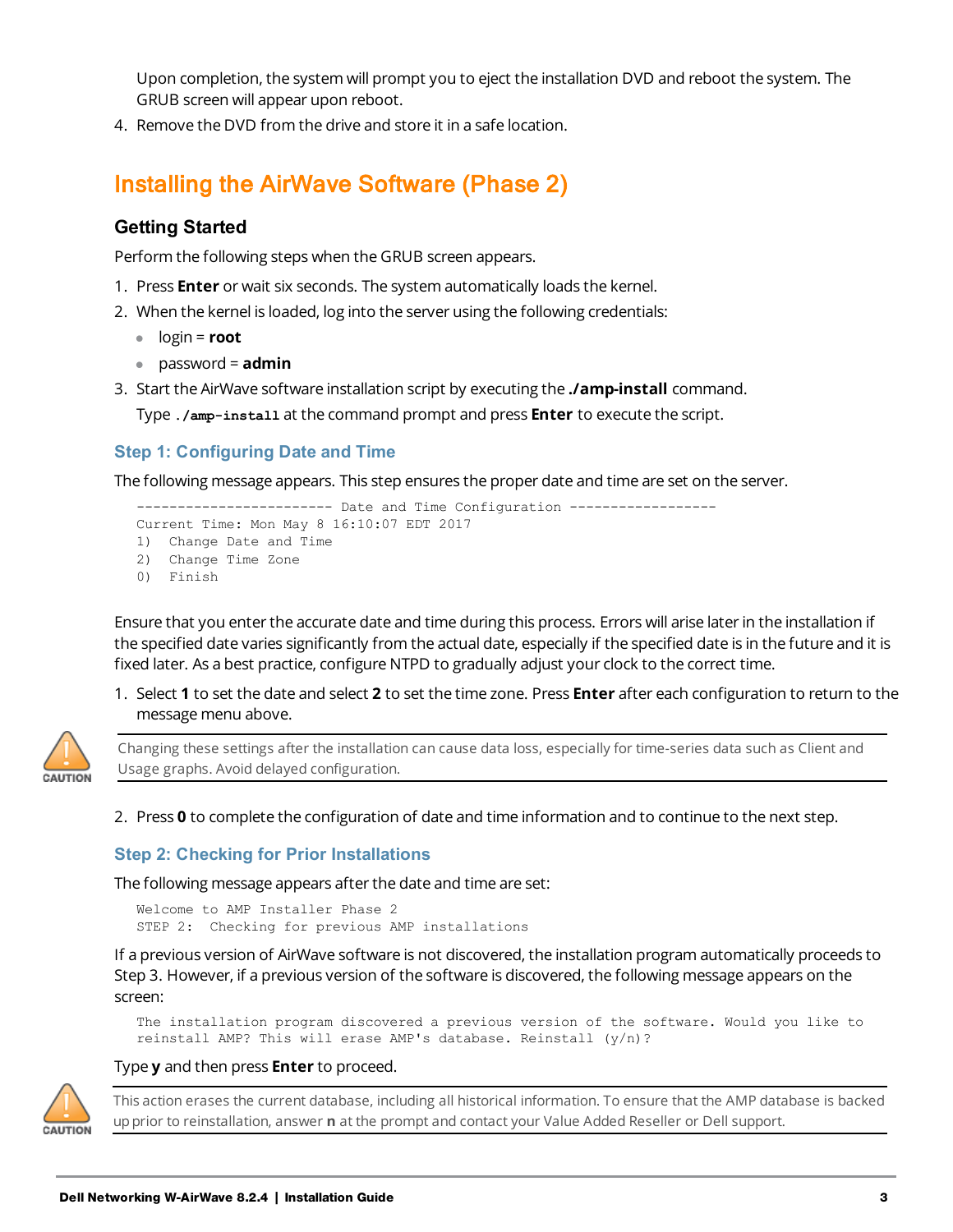#### **Step 3: Installing AirWave Software**

This step requires no user input, but you can follow the instructions to monitor its progress. The following message appears while the AirWave software is transferred and compiled.

```
STEP 3: Installing AMP software
 This will take a few minutes.
  Press Ctrl-Alt-F9 to see detailed messages.
  Press Ctrl-Alt-F1 return to this screen.
```
#### **Step 4: Checking the AirWave Installation**

This step requires you to enter the user name and password for the ampadmin account. If you don't enter a user name, AirWave uses the default "ampadmin".

#### **NOTE:** *The ampadmin account will replace the root user account.*

After installing the software, the following message appears:

```
STEP 4: Checking AMP installation
 Database is up.
 AMP is running version: (version number)
 Setting up secure accounts...
 Setting admin user name...
 Admin Username (default 'ampadmin'):
 Admin user is admpadmin
 Done
 Setting admin password...
 Admin Password:
 Verify Password:
 Done
 Done
 Removing alias for less...
 Done
 AMPCLI Setup completed
```
#### **Step 5: Assigning an IP Address to the AirWave System**

While the AirWave primary network interface accepts a DHCP address initially during installation, AirWave does not function when launched unless a static IP is assigned. Complete these tasks to assign the static IP address. The following message appears:

```
STEP 5: Assigning AMP's address
 AMP must be configured with a static IP.
-------------- Primary Network Interface Configuration ------------
       1) IPv4 Address : xxx.xxx.xxx.xxx.xxx
        2) IPv4 Netmask : xxx.xxx.xxx.xxx.xxx
        3) IPv4 Gateway : xxx.xxx.xxx.xxx
        4) IPv6 Address (optional) : xxx.xxx.xxx.xxx
        5) IPv6 Gateway (optional) : xxx.xxx.xxx.xxx
        6) Primary DNS : xxx.xxx.xxx.xxx.xxx
        7) Secondary DNS : xxx.xxx.xxx.xxx
        8) Commit Changes
        0) Exit (discard changes)
If you want to configure a second network interface, please
use AirWave's web interface, AMP Setup --> Network Tab
```
#### 1. Enter the network information.

NOTE

The IPv6 address and secondary DNS setting are optional.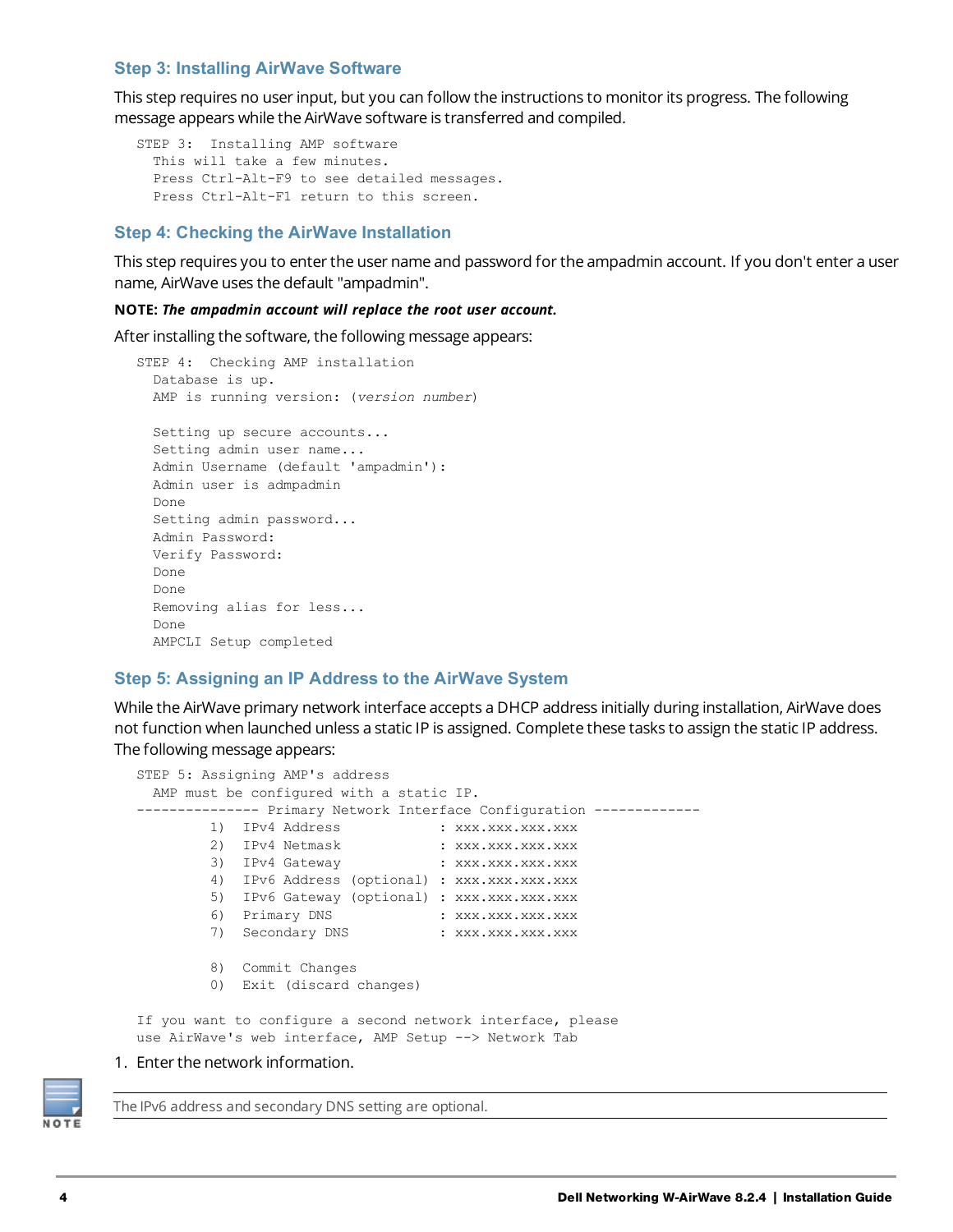2. To commit the changes, type **8** and then press **Enter**. To discard the changes, type **0** and then press **Enter**.

#### **Step 6: Naming the AirWave Network Administration System**

Upon completion of the previous step, the following message appears:

```
STEP 6: Naming AMP
 AMP name is currently set to: AirWave Management Platform
 Please enter a name for your AMP:
```
At the prompt, enter a name for your AirWave server and press **Enter**.

**Step 7: Generating AirWave's SSL Certificate**

Upon completion of the previous step, the following message appears on the screen:

```
STEP 7: Generating AMP's SSL Certificate
Does AMP have a valid DNS name on your network (y/n)?
```
- 1. If AirWave does not have a valid host name on the network, type **n** at the prompt. The following appears: Generating SSL certificate for < *IP Address* >
- 2. If AirWave has a valid host name on the network, type **y** at the prompt. The following appears: Enter AMP's fully qualified domain name:
- 3. Type the AirWave DNS name and press **Enter**. The following message appears: Generating SSL certificate for < *IP Address* > Proceed to the next step when the system prompts you.

## Completing the Installation

Upon completion of all previous steps, the following message appears.

```
CONGRATULATIONS! AMP is configured properly.
To access the AMP web console, browse to https://<IP Address>
Login with the following credentials:
Username: admin
Password: admin
```


Once you log out, you can't log in as the root user. Subsequently, you must, you must use the ampadmin user generated during the software installation to log in to the CLI.

- **To view the Phase 1 installation log file, type cat /root/install.log.**
- **To view the Phase 2 installation log file, type cat /root/amp-install.log.**
- To access the AirWave WebUI, enter the AirWave IP address (IPv4 or IPv6) in the address bar of any browser. The AirWave WebUI then prompts for your license key. If you are entering a dedicated Master Console or AirWave Failover license, refer to "Supporting AirWave Servers with the Master Console" in the *Dell Networking W-AirWave 8.2.4 User Guide* for additional information.

## Installing AirWave on VMware ESX(i)

This section provides information on installing AirWave on VMware® ESX(i). This section includes the following topics.

- "Requirements and [Recommendations"](#page-5-0) on page 6
- "Creating a New Virtual [Machine"](#page-5-1) on page 6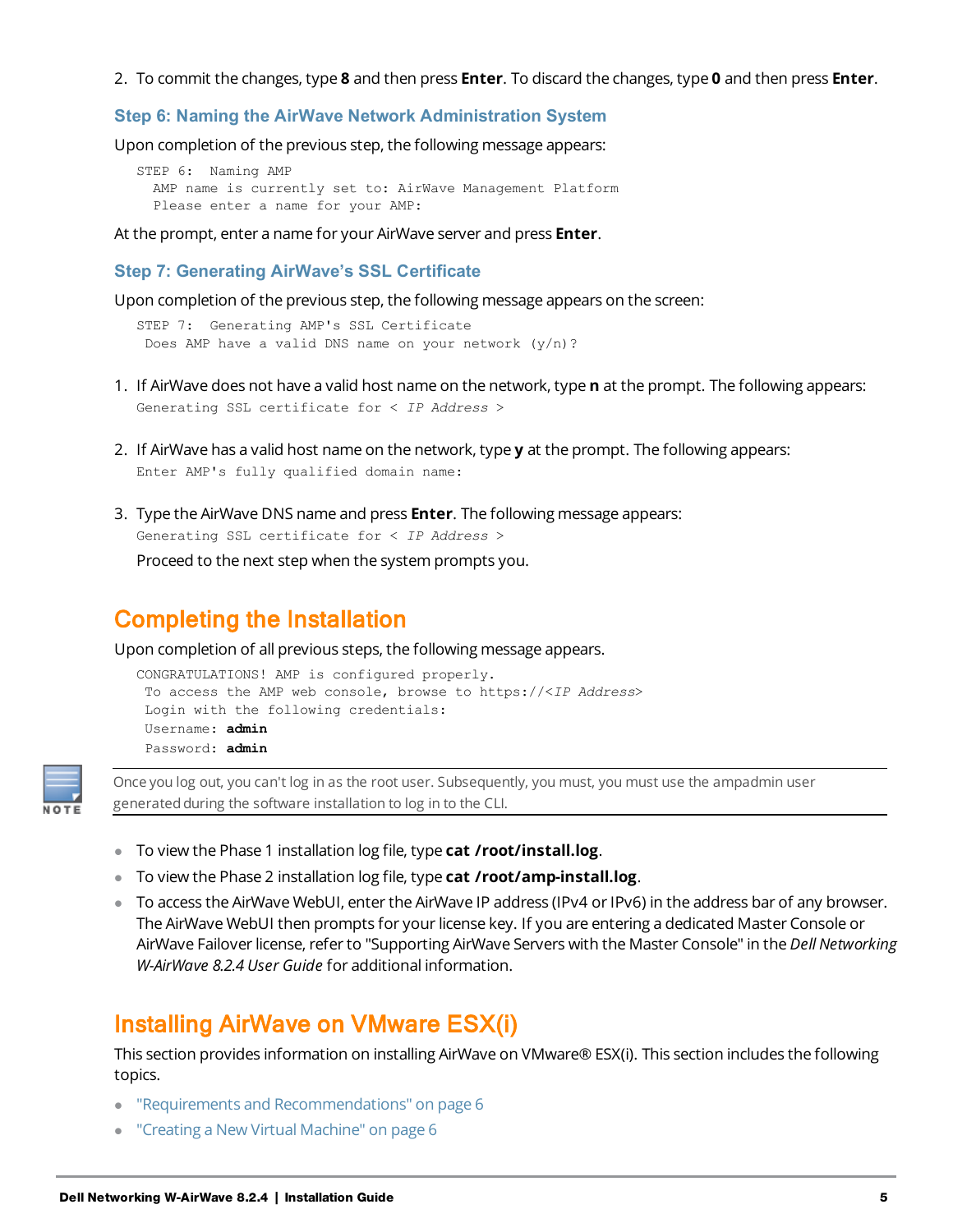<span id="page-5-0"></span><sup>l</sup> ["Installing](#page-5-2) AirWave on the Virtual Machine" on page 6

### **Requirements and Recommendations**

- $\bullet$  AirWave is supported on VMware ESX(i) 5.5 and later.
- Always install VMware Tools in a text-based environment prior to installing AirWave.
- <sup>l</sup> Consult the *Dell Networking W-AirWave 8.2.4 Server Sizing Guide* to be sure that enough resources are allocated to the VM.
- If your VM host is hosting other instances, ensure that the AirWave instance has the highest priority.
- <span id="page-5-1"></span> $\bullet$  A virtual SCSI disk is recommended over IDE.

### **Creating a New Virtual Machine**

Perform the following steps to create a new virtual machine.

- 1. From the VMware Infrastructure Client, select **Create a new virtual machine**.
- 2. Select **Next**, and then select **Typical > Virtual Machine Configuration**.
- 3. Name your virtual machine (for example, AirWave), and then click **Next**.
- 4. Select an available datastore with sufficient space for the number of APs that your AirWave will manage, choosing the right server hardware to comply with the hardware requirements in this document. Click **Next**.
- 5. Select the **Linux** radio button, and then select the OS. The recommended OS is CentOS 4/5/6 (64-bit). Click **Next**.
- 6. Select the appropriate number or processors, and then specify the minimum virtual RAM. Refer to the *Dell Networking W-AirWave 8.2.4 Server Sizing Guide*.
- 7. Accept the VMware default virtual network adapter, and click **Next**.
- 8. Allocate a virtual disk large enough to contain the AirWave operating system, application, and data files. Refer to the *Dell Networking W-AirWave 8.2.4 Server Sizing Guide*.
- <span id="page-5-2"></span>9. Review the virtual machine settings, and then click **Finish** when you are done.

### **Installing AirWave on the Virtual Machine**

Installing AirWave on a VMware virtual machine is typically done in one of three ways:

- By writing an AirWave ISO to DVD, inserting the DVD into a physical drive on a VMware server, and then configuring the AirWave virtual machine to boot from the DVD.
- **By copying the AirWave ISO to the VMware server's datastore or to a networked filesystem available to the** VMware server, and then configuring the AirWave virtual machine to boot from the ISO file.
- By using either a local physical DVD or an AirWave ISO file from the VMware Infrastructure Client, and then creating a virtual CD on the virtual AirWave to point to and boot from that device.

Overall, the second option is likely the most efficient method to install AirWave. After booting the AirWave virtual machine with either a physical DVD or the ISO image file, the installation process with this method is identical to the steps outlined earlier in this document.

## Installing in a Hyper-V Environment

This section provides information on installing AirWave on Hyper-V. This section includes the following topics.

- ["Prerequisites"](#page-6-0) on page 7
- **•** ["Installing](#page-6-1) AirWave on the Virtual Machine" on page 7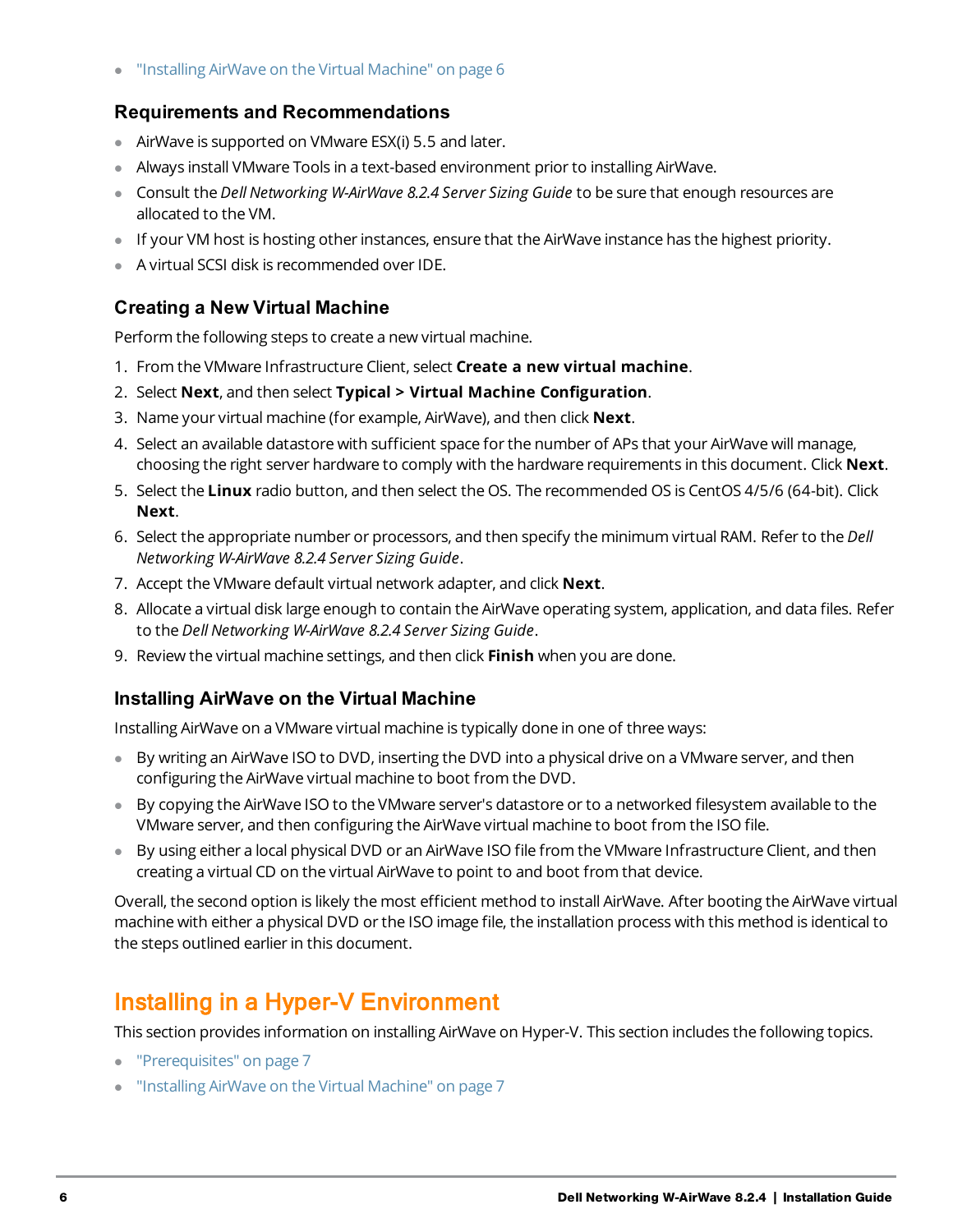### <span id="page-6-0"></span>**Prerequisites**

AirWave supports using Hyper-V Manager on the following server versions:

- **Windows Server 2003 or later. However, you might experience boot issues using Windows Server 2012** Standard (not R2).
- **Windows Server 2012 R2.**

You must configure a legacy network adapter in order to install AirWave in a Hyper-V virtual environment.

Follow these steps to add a legacy network adapter:

- 1. During the initial setup of the virtual machine in Hyper-V Manager, navigate to the Add Hardware section.
- 2. Select Legacy Network Adapter from the Add Hardware window, then click **Add**.

**Figure 2:** *Add a Legacy Network Adapter*

|   | Settings for New Virtual Machine     |                                                                                                                                  |  |
|---|--------------------------------------|----------------------------------------------------------------------------------------------------------------------------------|--|
|   | New Virtual Machine                  | <b>Q</b>                                                                                                                         |  |
| × | <b>Hardware</b><br>Add Hardware      | Add Hardware<br>۹m                                                                                                               |  |
|   | BIOS<br>Boot from CD                 | You can use this setting to add devices to your virtual machine.<br>Select the devices you want to add and click the Add button. |  |
|   | Memory<br><b>TIME</b><br>4096 MB     | <b>SCSI Controller</b><br>Network A <del>dapter</del>                                                                            |  |
|   | Processor<br>1 Virtual processor     | Legacy Network Adapter<br>RemoteFX 3D Video Adapter                                                                              |  |
|   | <b>DE Controller 0</b><br>⊟          |                                                                                                                                  |  |
|   | Hard Drive<br>blahblahblah.vhd       |                                                                                                                                  |  |
|   | <b>EDE</b> IDE Controller 1<br>⊟     | Add                                                                                                                              |  |
|   | DVD Drive<br>AMP-7.5.5-x86_64.iso    | Use a legacy network adapter to perform a network-based installation of the quest                                                |  |
|   | <b>SCSI</b> Controller<br><b>CON</b> | operating system, or when integration services are not installed in the quest operating<br>system.                               |  |

3. Under Network, select the virtual network you want to connect to. If you want to configure a static MAC address or virtual LAN identifier, enter the addresses.

**Figure 3:** *Add a Legacy Network Adapter*

| New Virtual Machine                    | $\mathbb{R}^n$                                                                                                                                                                                                                                                                                                                                      |
|----------------------------------------|-----------------------------------------------------------------------------------------------------------------------------------------------------------------------------------------------------------------------------------------------------------------------------------------------------------------------------------------------------|
| <b>Hardware</b><br>×.                  | Legacy Network Adapter<br>Ш                                                                                                                                                                                                                                                                                                                         |
| Add Hardware                           |                                                                                                                                                                                                                                                                                                                                                     |
| <b>BIOS</b>                            | Specify the configuration of the network adapter or remove the network adapter.                                                                                                                                                                                                                                                                     |
| Boot from CD                           | Network:                                                                                                                                                                                                                                                                                                                                            |
| Memory<br><b>TIME</b>                  | Hyper-V Virtual Network                                                                                                                                                                                                                                                                                                                             |
| 4096 MB                                | MAC address                                                                                                                                                                                                                                                                                                                                         |
| Processor                              |                                                                                                                                                                                                                                                                                                                                                     |
| 1 Virtual processor                    | <b>C</b> Dynamic                                                                                                                                                                                                                                                                                                                                    |
| <b>DE</b> IDE Controller 0<br>$\equiv$ | $\degree$ Static                                                                                                                                                                                                                                                                                                                                    |
| <b>Ea</b> Hard Drive                   |                                                                                                                                                                                                                                                                                                                                                     |
| blahblahblah.vhd                       | $\begin{picture}(10,10) \put(0,0){\line(1,0){10}} \put(10,0){\line(1,0){10}} \put(10,0){\line(1,0){10}} \put(10,0){\line(1,0){10}} \put(10,0){\line(1,0){10}} \put(10,0){\line(1,0){10}} \put(10,0){\line(1,0){10}} \put(10,0){\line(1,0){10}} \put(10,0){\line(1,0){10}} \put(10,0){\line(1,0){10}} \put(10,0){\line(1,0){10}} \put(10,0){\line(1$ |
| <b>DE</b> IDE Controller 1<br>⊟        |                                                                                                                                                                                                                                                                                                                                                     |
| DVD Drive                              | Enable spoofing of MAC addresses                                                                                                                                                                                                                                                                                                                    |
| AMP-7.5.5-x86 64.iso                   |                                                                                                                                                                                                                                                                                                                                                     |
| <b>3</b> SCSI Controller               | Enable virtual LAN identification                                                                                                                                                                                                                                                                                                                   |
| <b>Legacy Network Adapter</b>          | -VLAN ID                                                                                                                                                                                                                                                                                                                                            |
| <b>Hyper-V Virtual Network</b>         | The VLAN identifier specifies the virtual LAN that this virtual machine will use for all                                                                                                                                                                                                                                                            |
| Network Adapter                        | network communications through this network adapter.                                                                                                                                                                                                                                                                                                |

### <span id="page-6-1"></span>**Installing AirWave on the Virtual Machine**

Installing AirWave on a Hyper-V virtual machine is typically done in one of two ways:

<sup>4.</sup> Click **OK**.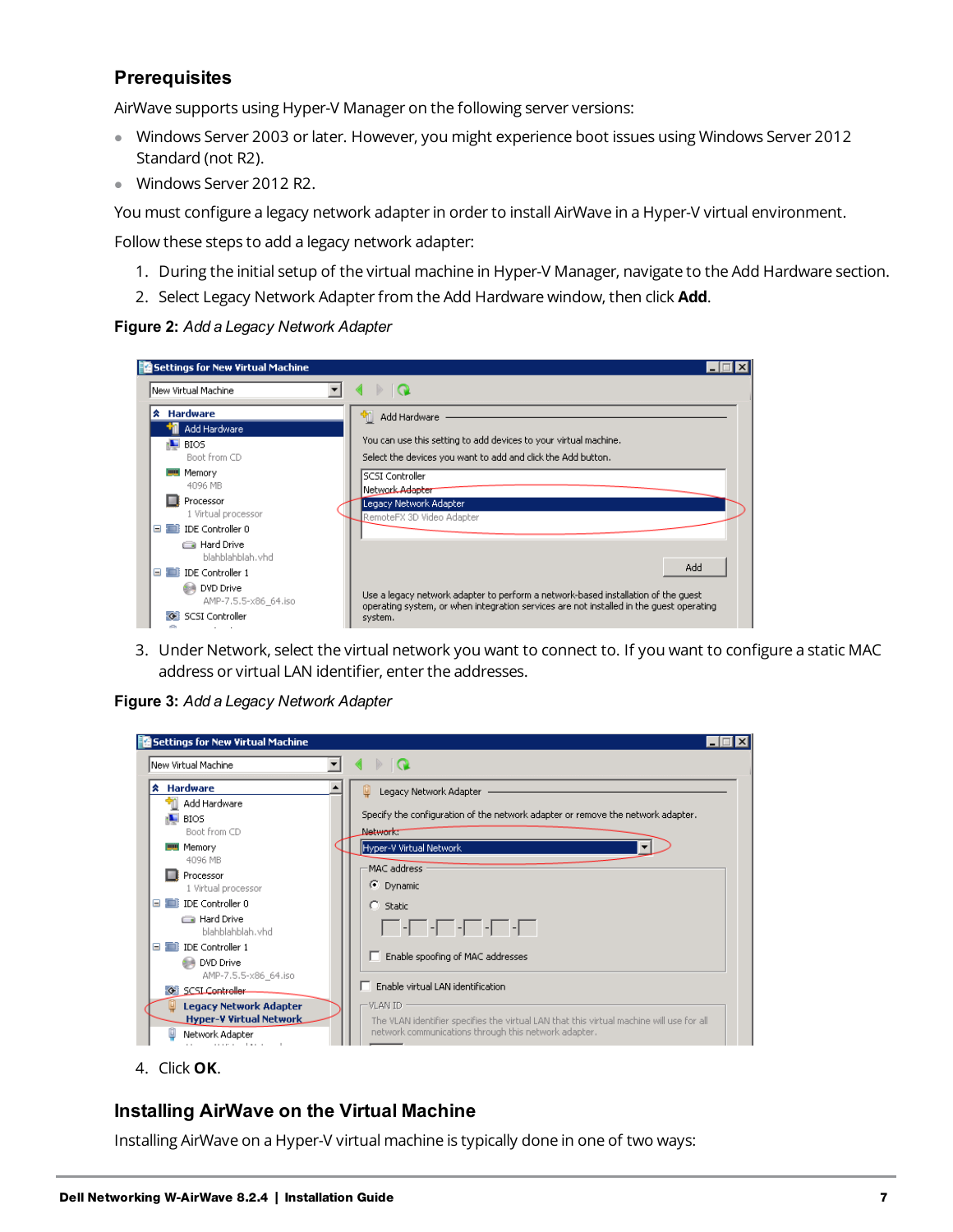- By writing an AirWave ISO to DVD, inserting the DVD into a physical drive on a Hyper-V server, and then configuring the AirWave virtual machine to boot from the DVD.
- By copying the AirWave ISO to the Hyper-V server's datastore or to a networked filesystem available to the Hyper-V server, and then configuring the AirWave virtual machine to boot from the ISO file.

Overall, the second option is likely the most efficient method to install AirWave. After booting the AirWave virtual machine with either a physical DVD or the ISO image file, the installation process with this method is identical to the steps outlined earlier in this document.

## Upgrading AirWave

AirWave 8.2.4 has an upgrade tool that allows you to quickly download and install the software immediately. For the latest AirWave upgrade information, see the release announcement for detailed instructions and changes.

### **Upgrade the Software**

If you're using AirWave 8.0.8.x or later, you can quickly upgrade to AirWave 8.2.4. After upgrading the software, you will no longer have root user access to the Linux shell.

Follow these steps to upgrade the software:

- 1. Log in to the AirWave server as the root user.
- 2. Run the upgrade utility:

#start\_amp\_upgrade -v 8.2.4

The upgrade utility looks for the local upgrade package. If the software is located, go to the next step when prompted to do so. If the software is not available:

- a. Enter your Dell support credentials to get the software from the Dell Support Center.
- b. Manually [download](#page-8-0) the software and run the upgrade utility later.

After the download completes, the following message appears while the software compiles:

```
Validating the upgrade package...
Upgrade package is OK.
Using upgrade script extracted from local package.
Upgrade package found in local cache.
*********************************************************************************************
After the upgrade, your system will be converted to use AMPCLI and the Linux shell will no
longer be accessible.
It is recommended that you cleanup some disk space before the upgrade by removing old AMP
upgrade tarballs from /root directory and/or old pre-upgrade backups from /var/airwave-backup
directory.
*********************************************************************************************
```
3. After the AirWave services restart, you will see the following message:

```
Setting up secure accounts...
Setting admin user name...
Admin Username (default 'ampadmin'):
Admin user is admpadmin
Done
Setting admin password...
Admin Password:
Verify Password:
Done
Done
Removing alias for less...
Done
AMPCLI Setup completed
```
Enter the new ampadmin password. If you don't enter a user name, AirWave uses the default "ampadmin".

4. After setting the password, you will see the following message: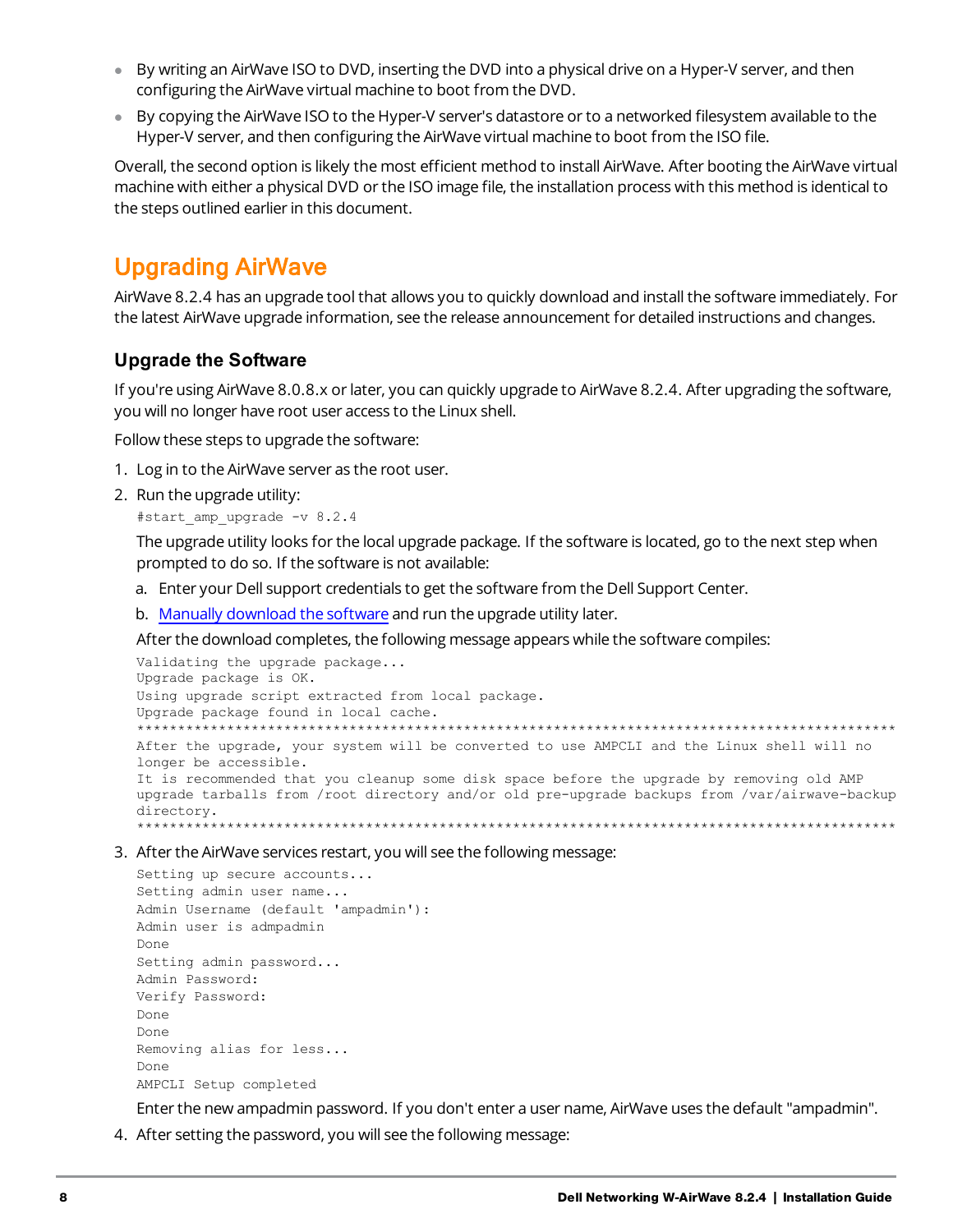Your system has been converted to use AMPCLI. You may now log in as ampadmin. If you lose the password for ampadmin you may log in as amprecovery (password recovery) on the console to reset the ampadmin password

<span id="page-8-0"></span>5. Finally, remove any OS user accounts to prevent unauthorized access.

### **Download Manually**

Follow these steps to download the software manually:

- 1. Download the latest version of AirWave from the Dell download page: **download.dell-pcw.com**
- 2. Copy the file to the AirWave**/root** directory using WinSCP.

### **Minimum Requirements**

Ensure that you have sufficient disk storage, memory, and hardware or software versions. As additional features are added to AirWave, increased hardware resources become necessary and hardware requirements vary by version. For the most recent hardware requirements, refer to the AirWave 8.2 Server Sizing Guide on the **Home > Documentation** page.

### **Supported Upgrade Paths**

You can upgrade directly to AirWave 8.2.4 from the following software versions:

- $8.0.8$  and 8.0.8.1
- $8.0.9$
- $.8.0.10$
- $\bullet$  8.0.11, 8.0.11.1, and 8.0.11.2
- $8.2.0, 8.2.0.1, 8.2.0.2, and 8.2.0.3$
- $8.2.1$  and 8.2.1.1
- <sup>l</sup> 8.2.2 and 8.2.2.1
- $8.2.3, 8.2.3.1, and 8.2.3.2$

There is no direct upgrade between AirWave 7.7.x and 8.2.4.

## Configuring and Mapping Port Usage for AirWave

The following table itemizes the communication protocols and ports necessary for AirWave to communicate with wireless LAN infrastructure devices, including access points (APs), controllers, routers, switches, and RADIUS servers. Assign or adjust port usage on the network administration system as required to support these components.

| <b>Port</b> | <b>Type</b> | <b>Protocol</b> | <b>Description</b>                |         | <b>Device Type</b>    |
|-------------|-------------|-----------------|-----------------------------------|---------|-----------------------|
| 21          | <b>TCP</b>  | <b>FTP</b>      | Firmware distribution             |         | APs or controllers    |
| 22          | TCP         | <b>SSH</b>      | Configure devices                 |         | APs or controllers    |
| 22          | TCP         | <b>SSH</b>      | Configure AirWave from the<br>CLI | $\prec$ | Laptop or workstation |

#### **Table 2:** *AirWave Protocol and Port Chart*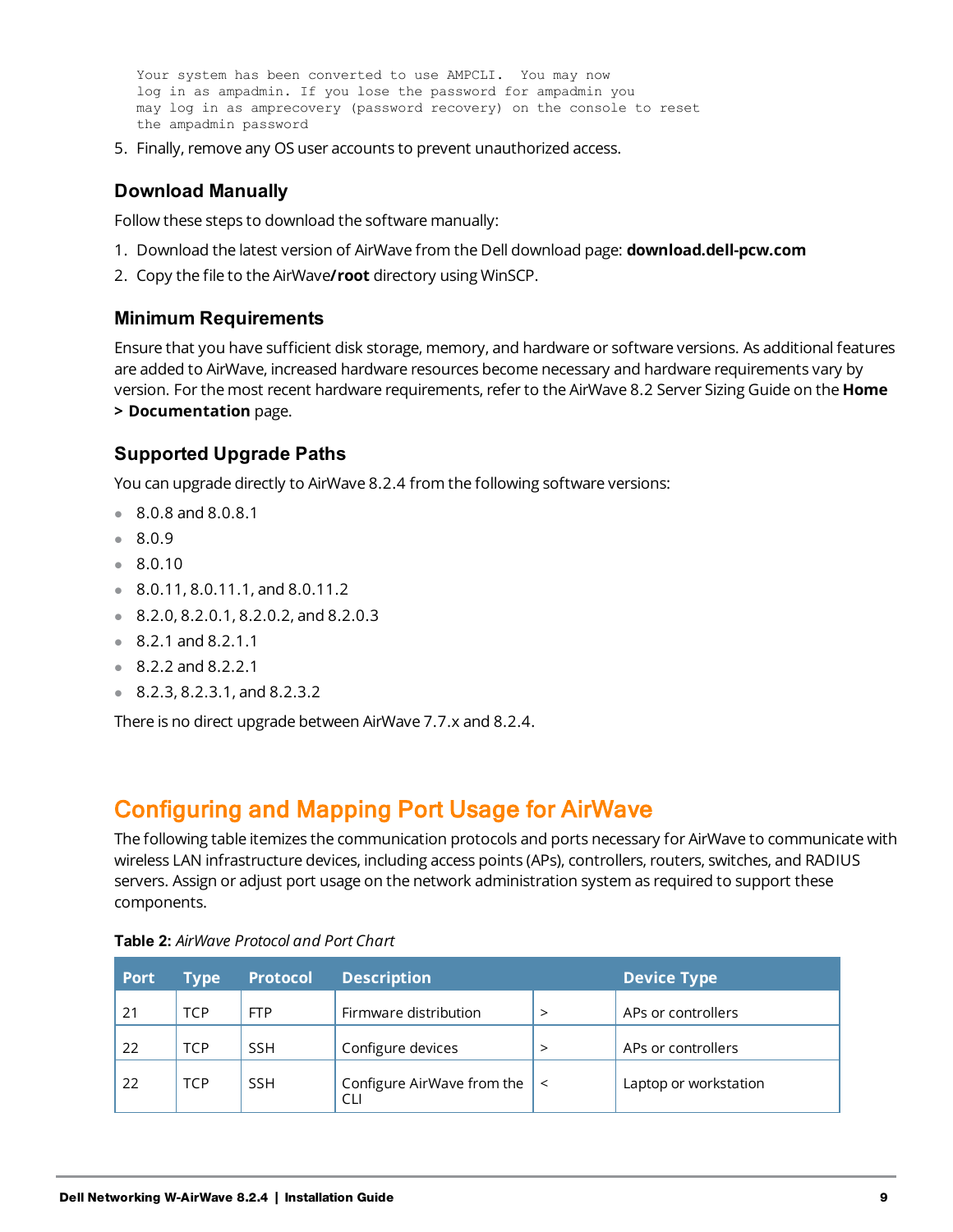| Table 2: AirWave Protocol and Port Chart (Continued) |  |  |  |  |  |  |  |  |
|------------------------------------------------------|--|--|--|--|--|--|--|--|
|------------------------------------------------------|--|--|--|--|--|--|--|--|

| <b>Port</b> | <b>Type</b> | <b>Protocol</b>             | <b>Description</b>                                                                                                                                                                                                          |           | <b>Device Type</b>         |
|-------------|-------------|-----------------------------|-----------------------------------------------------------------------------------------------------------------------------------------------------------------------------------------------------------------------------|-----------|----------------------------|
| 22          | <b>TCP</b>  | <b>VTUN</b>                 | Support connection<br>(optional)                                                                                                                                                                                            | $\geq$    | Dell supports home office  |
| 22          | <b>TCP</b>  | SCP                         | Transfer configuration files<br>or FW                                                                                                                                                                                       | $\,<\,$   | APs or controllers         |
| 23          | <b>TCP</b>  | Telnet                      | Configure devices                                                                                                                                                                                                           | $\,>$     | APs or controllers         |
| 23          | <b>TCP</b>  | <b>VTUN</b>                 | Support connection<br>(Optional)                                                                                                                                                                                            | $\,>$     | Dell supports home office  |
| 25          | <b>TCP</b>  | <b>SMTP</b>                 | Support email (optional)                                                                                                                                                                                                    | $\,>$     | Dell supports email server |
| 49          | <b>UDP</b>  | <b>TACACS</b>               | AirWave Administrative<br>Authentication                                                                                                                                                                                    | $\geq$    | Cisco TACACS+              |
| 53          | <b>UDP</b>  | <b>DNS</b>                  | DNS lookup from AirWave                                                                                                                                                                                                     | $\,>$     | <b>DNS Server</b>          |
| 69          | <b>UDP</b>  | <b>TFTP</b>                 | Transfer configuration files<br>or FW                                                                                                                                                                                       | $\,<\,$   | APs or controllers         |
| 80          | <b>TCP</b>  | <b>HTTP</b>                 | Configure devices                                                                                                                                                                                                           | $\,>$     | Legacy APs                 |
| 80          | <b>TCP</b>  | <b>VTUN</b>                 | Support connection<br>(optional)                                                                                                                                                                                            | $\,>$     | Dell supports home office  |
| 161         | <b>UDP</b>  | <b>SNMP</b>                 | Get and Set operations                                                                                                                                                                                                      | $\geq$    | APs or controllers         |
| 162         | <b>UDP</b>  | <b>SNMP</b>                 | Traps from devices                                                                                                                                                                                                          | $\,<\,$   | APs or controllers         |
| 162         | <b>UDP</b>  | SNMP                        | Traps from AirWave                                                                                                                                                                                                          | $\, > \,$ | <b>NMS</b>                 |
| 443         | <b>TCP</b>  | <b>HTTPS</b>                | Web management                                                                                                                                                                                                              | $\,<\,$   | Laptop or workstation      |
| 443         | <b>TCP</b>  | <b>HTTPS</b>                | <b>WLSE</b> polling                                                                                                                                                                                                         | $\geq$    | <b>WLSE</b>                |
| 443         | <b>TCP</b>  | <b>VTUN</b>                 | Support connection<br>(optional)                                                                                                                                                                                            | $\geq$    | Dell supports home office  |
| 1701        | <b>TCP</b>  | <b>HTTPS</b>                | AP and rogue discovery                                                                                                                                                                                                      | $\, >$    | <b>WLSE</b>                |
| 1741        | <b>TCP</b>  | <b>HTTP</b>                 | <b>WLSE</b> polling                                                                                                                                                                                                         | $\rm{>}$  | <b>WLSE</b>                |
| 1812        | <b>UDP</b>  | <b>RADIUS</b><br>Auth       | Authenticate & authorize<br>AirWave administrative<br>users on a RADIUS server.                                                                                                                                             | $\,>$     | RADIUS auth server         |
| 1813        | <b>UDP</b>  | <b>RADIUS</b><br>accounting | Retrieve user names for<br>authenticated WLAN clients<br>from NAS (captive portal,<br>controller, autonomous AP).<br>Only used when user names<br>are not available in the<br>SNMP MIB of a controller or<br>autonomous AP. | $\,<\,$   | RADIUS accounting client   |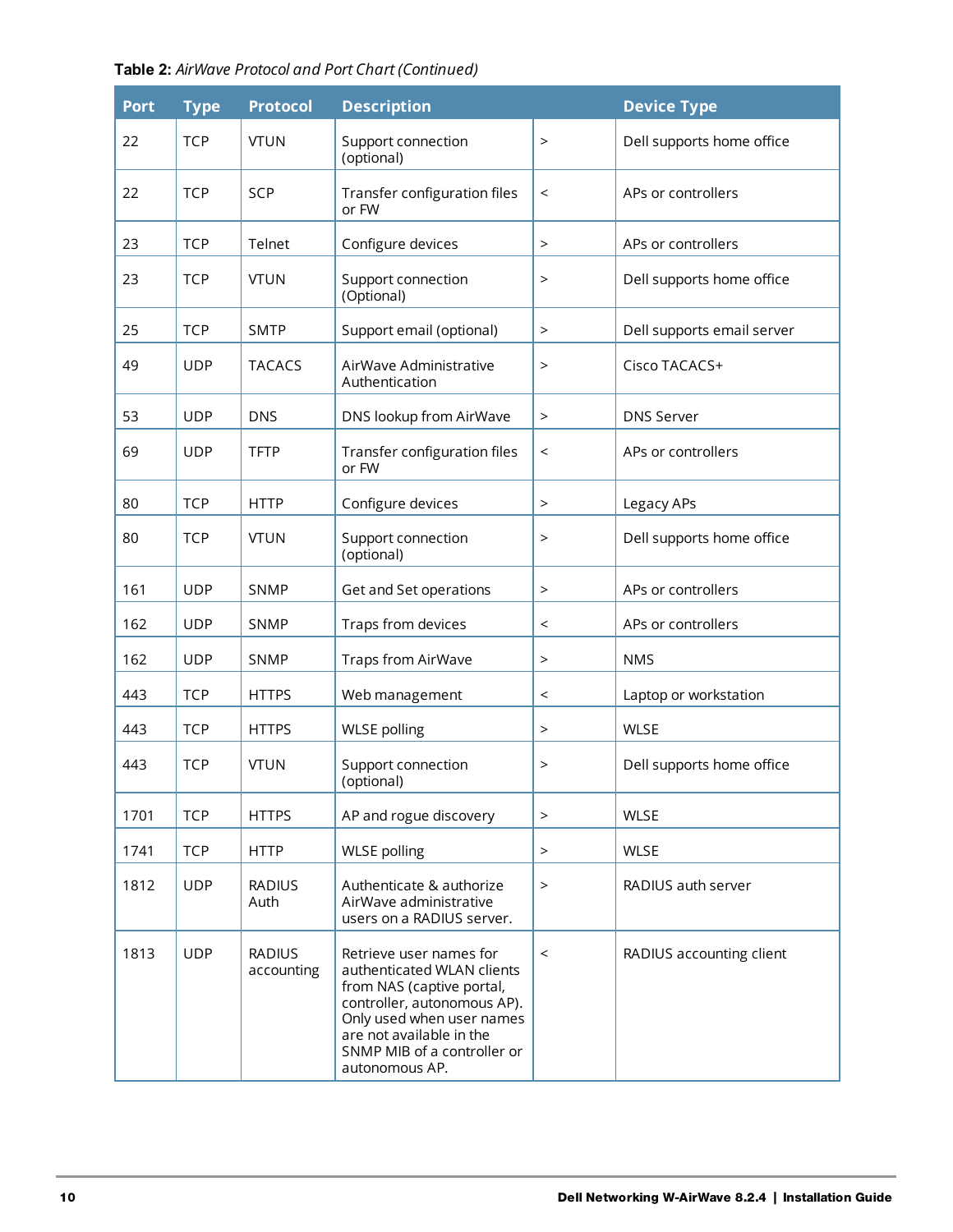**Table 2:** *AirWave Protocol and Port Chart (Continued)*

| <b>Port</b> | <b>Type</b> | <b>Protocol</b> | <b>Description</b>                     |             | <b>Device Type</b>      |
|-------------|-------------|-----------------|----------------------------------------|-------------|-------------------------|
| 2002        | <b>TCP</b>  | <b>HTTPS</b>    | Retrieve client<br>authentication info | $\geq$      | ACS                     |
| 5050        | <b>UDP</b>  | <b>RTLS</b>     | Real Time Location Feed                | $\,<\,$     | Dell thin APs           |
| 8211        | <b>UDP</b>  | <b>PAPI</b>     | Real Time Feed (AMON)                  | $\langle$ > | <b>WLAN</b> controllers |
|             |             | <b>ICMP</b>     | Ping Probe                             | >           | APs or controllers      |

## AirWave Navigation Basics

Every AirWave page contains the following sections:

- **"AirWave Header [Statistics"](#page-10-0) on page 11**
- **.** ["AirWave](#page-10-1) Search Utility" on page 11
- <sup>l</sup> ["Navigation](#page-10-2) Sidebar" on page 11
- ["Filtered](#page-11-0) Views" on page 12

The AirWave pages also contain links to the *Dell Networking W-AirWave 8.2.4 User Guide*. Access the help topics by clicking in the upper-right corner of the Web UI.

### <span id="page-10-0"></span>**AirWave Header Statistics**

The top header of each AirWave WebUI page displays icons that provide counts on newly discovered devices, device status, mismatches, rogues, clients, and both unacknowledged and severe alerts. These icons also provide direct links for immediate access to key system components.

For information about customizing the header statistics, see the *Dell Networking W-AirWave 8.2.4 User Guide*.

#### **Figure 4:** *AirWave Header Statistics Icons*



### <span id="page-10-1"></span>**AirWave Search Utility**

The top header of each AirWave UI page includes a search utility that allows you to search for information, including:

- Notes
- $\bullet$  Firmware versions
- **Serial numbers**
- MAC addresses
- $\bullet$  IP addresses
- <span id="page-10-2"></span>• Users

### **Navigation Sidebar**

The navigation bar allows you to access WebUI pages within AirWave. When you click in the AirWave WebUI and select a component from the navigation sidebar, AirWave will display monitoring, management, details, and dashboard pages to the right.

Some navigation menus, such as AMP Setup, might be hidden from a user depending on the user's role.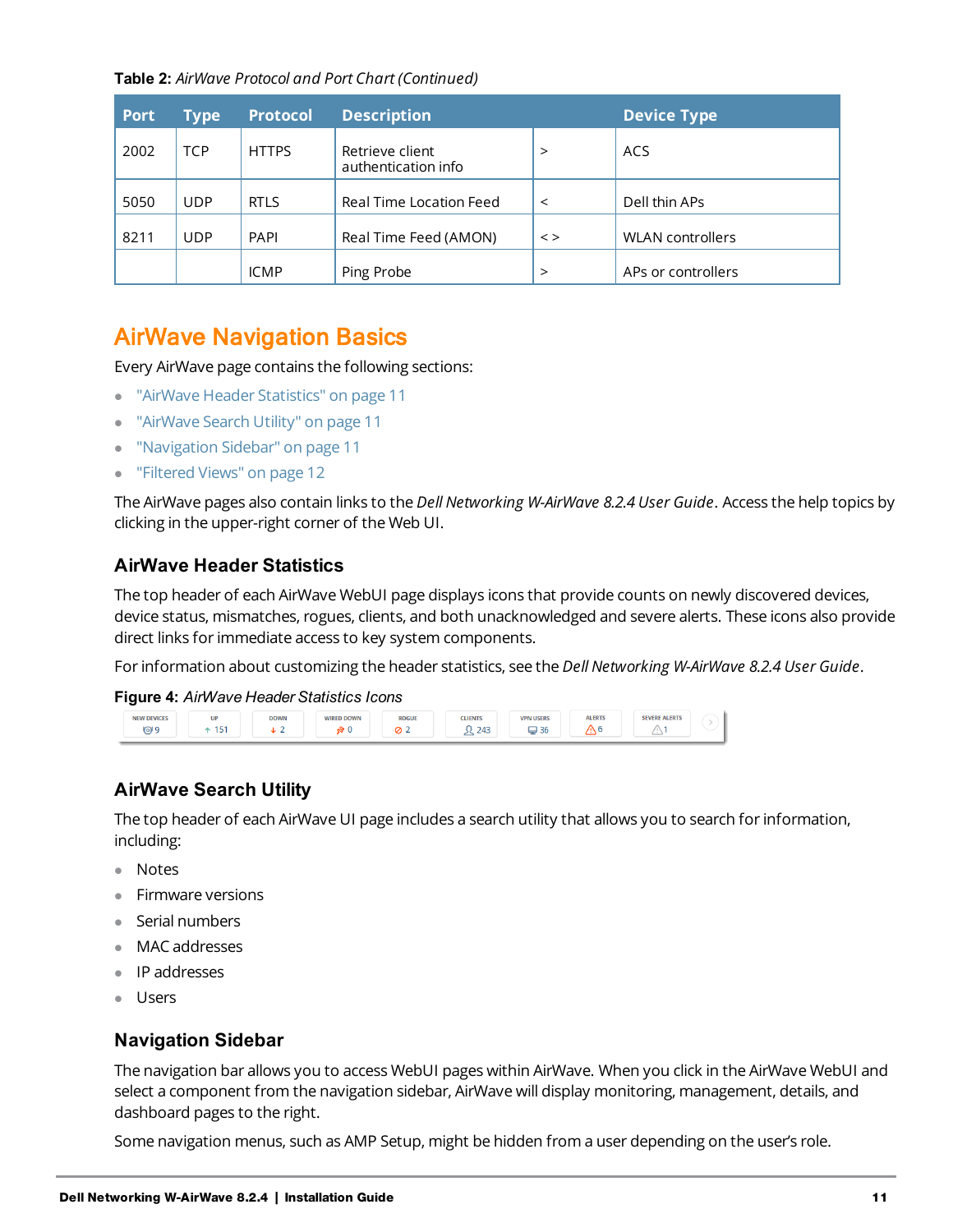| Figure 5: Navigation Sidebar |   |
|------------------------------|---|
| $\circledcirc$ Home          | C |
| Overview                     |   |
| AppRF                        |   |
| UCC                          |   |
| <b>RF Performance</b>        |   |
| <b>RF Capacity</b>           |   |
| Clarity                      |   |
| <b>Topology</b>              |   |
| <b>Network Deviations</b>    |   |
| <b>Documentation</b>         |   |
| License                      |   |
| User Info                    |   |
| ම Groups                     |   |
| <b>APs/Devices</b>           |   |

### <span id="page-11-0"></span>**Filtered Views**

Default views are predefined in Dell Networking W-AirWave, and you can't modified the columns in these views. However, you can create a new views and filter your data from the following pages:

- **•** APs/Devices (List, Up, Down, Mismatched)
- **Groups > Monitor**

To create a filtered view:

1. Click at the left of the table title, then select **New View.** 

| Vlew1 |                                           |  |
|-------|-------------------------------------------|--|
|       | + New View                                |  |
|       | 63 Edit View                              |  |
|       | <b>LFI</b> Copy View                      |  |
|       | m Delete View                             |  |
|       | Default View: Devices<br>ACP-PVE-CLOUD-DS |  |
|       | $-$ View1 $-$                             |  |

2. In the Filtered View window, enter the name of the new view.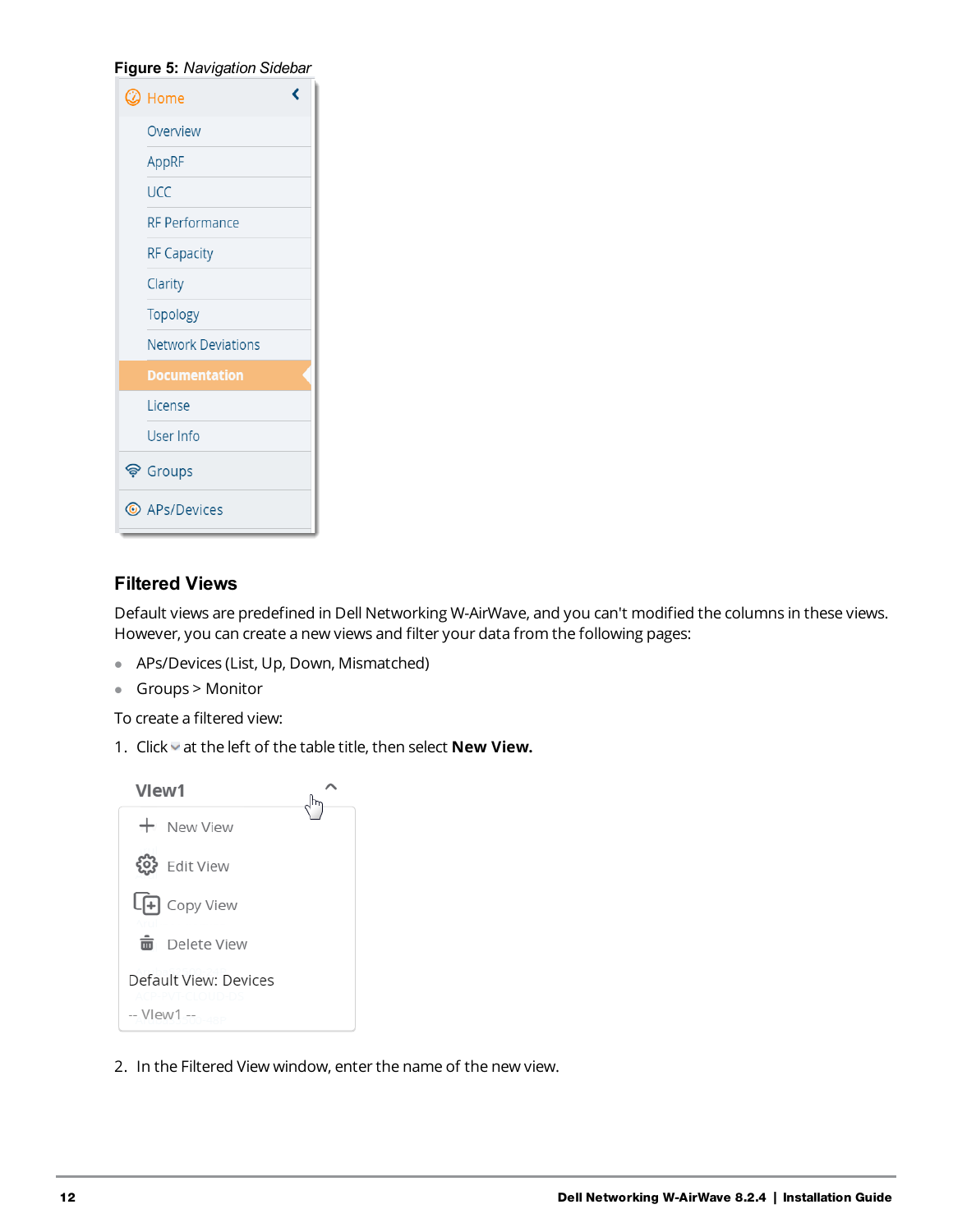#### **Figure 6:** *Creating a Filtered View*

|                 | <b>Filtered View</b>    |                     |                 | × |
|-----------------|-------------------------|---------------------|-----------------|---|
| Name:<br>Filter | Filtered View Name Here | $\Box$ Is Global    |                 |   |
|                 | Available Columns       |                     | Current Columns |   |
|                 | 1st Radio               |                     | Device          |   |
|                 | 1st Radio Antenna       |                     | LAN MAC Address |   |
|                 | 1st Radio Ch.           |                     | Type            |   |
|                 | 1st Radio TX Power      |                     |                 |   |
|                 | 2nd Radio               |                     |                 |   |
|                 | 2nd Radio Antenna       |                     |                 |   |
|                 | 2nd Radio Ch.           |                     |                 |   |
|                 | 2nd Radio TX Power      |                     |                 |   |
|                 | AP Down Status Message  |                     |                 |   |
|                 | APs                     |                     |                 |   |
|                 |                         | <b>Cancel</b><br>OK |                 |   |

- 3. (Optional) AirWave administrators can select the **Is Global** check box to give all users access to the filtered view. Administrators are able to edit any global view they can see in the filtered view drop-down list.
- 4. Click to add a new filter. A new list of parameters is added to the **Filter** field.
- 5. Scroll the list of filter parameters and select a **Device** or **Radio** parameter. If required, enter search parameters such as "=" to refine the filter parameters.
- 6. (Optional) To create a filtered view with multiple filter parameters, click again and define any additional filter parameters.

For example, to create a view that displays APs with more than zero clients but less than five clients, you would need to create one filter with the parameters **Clients > 0**, and a second filter with the parameters **Clients < 5**.

- 7. Drag and drop data columns from the **Available Columns** list to the **Current Columns** list to select which columns display in the view. You can reorder the columns in the **Current Columns** list by dragging and dropping the data column to a different place in the list.
- 8. Click **OK** to save the view.

You can edit a custom filter view at any time, by selecting clicking the down arrow in the table titlebar, selecting **Edit View**, and modifying filter parameters and column displays.

## Getting Started with AirWave

Use your browser to navigate to the hostname or static IP address assigned to the AirWave internal page, as shown in [Figure](#page-13-0) 7. Enter the User Name and Password as **admin/admin** for your initial login, and then select **Log In**.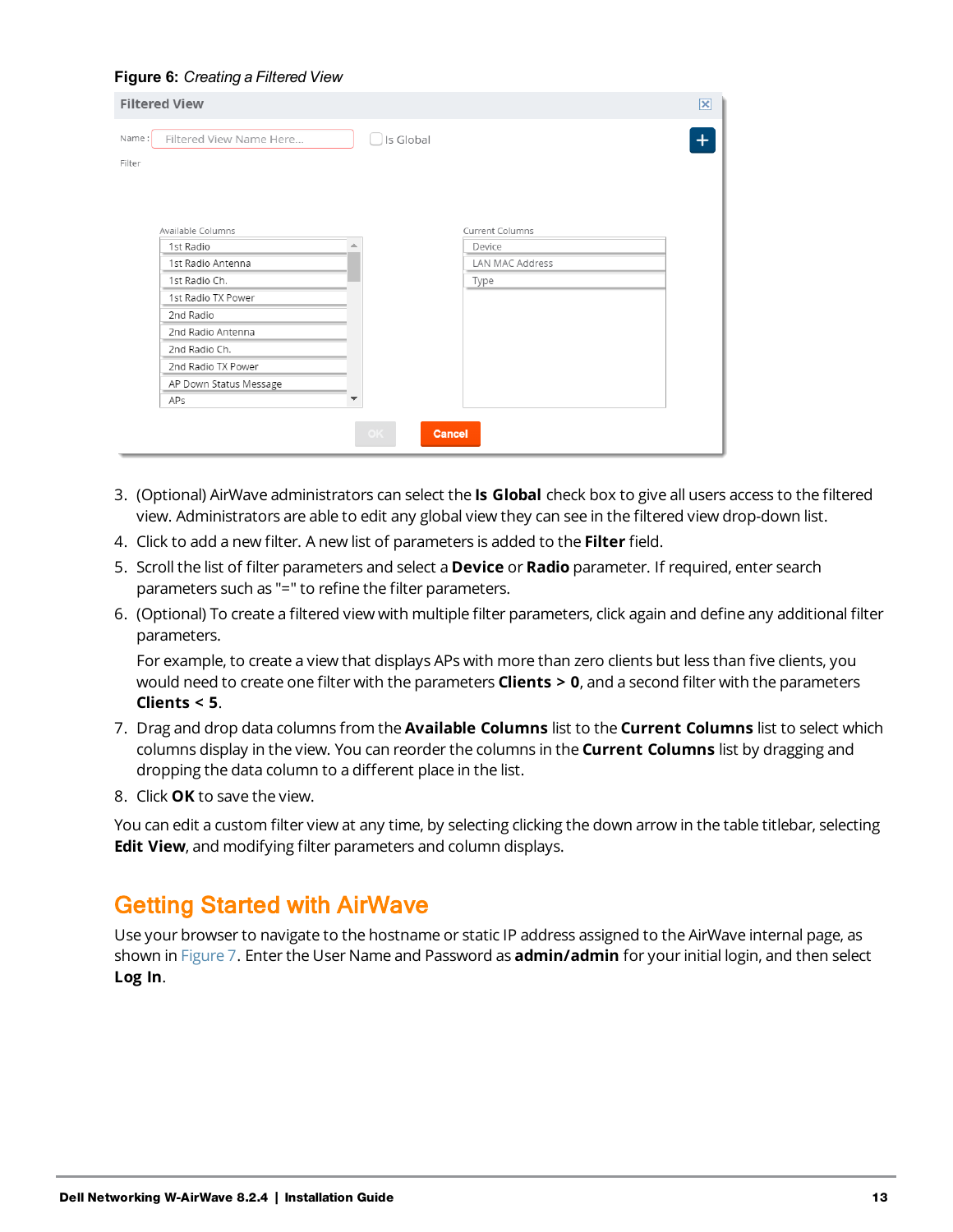<span id="page-13-0"></span>

|                    | AirWave                                                                  |
|--------------------|--------------------------------------------------------------------------|
| the IT department. | Note: This is a restricted access system. Please direct all inquiries to |
|                    |                                                                          |
| <b>Username:</b>   |                                                                          |
| Password:          |                                                                          |

If desired, you can set one of the available languages for your login. AirWave will remember your selected language until you log out and select another. You must log out in order to select a different language.

The first page to appear after you initially log in is the **Home > License** page. Paste the AirWave license key you received into the license field on this page, then click **Save** to display the Dell Networking W-AirWave licensing agreement.

Click **I Accept** to agree to the terms of the license agreement and apply the license key.

For subsequent logins, your browser launches the AirWave **Home > Overview** page.



AirWave pages are protected via SSL. Some browsers will display a confirmation dialog for your self-signed certificate. Signing your certificate will prevent this dialog from displaying. Changing the default login and password on the **AMP Setup > Users** page is recommended. Refer to the procedure Creating AirWave User Roles in the *Dell Networking W-AirWave 8.2.4 User Guide* for additional information.

## Changing Login Credentials

Dell strongly recommends that you change the system default credentials

- <sup>l</sup> The password for the default web interface user may be changed using the web interface itself, from the **AMP Setup > Users** page. Click the pencil icon to edit the admin user.
- The password for the root user can be changed by entering the command **passwd** on the server command line prompt.

## Contacting Support

| <b>Web Site Support</b> |                      |
|-------------------------|----------------------|
| Main Website            | dell.com             |
| Contact Information     | dell.com/contactdell |
| Support Website         | dell.com/support     |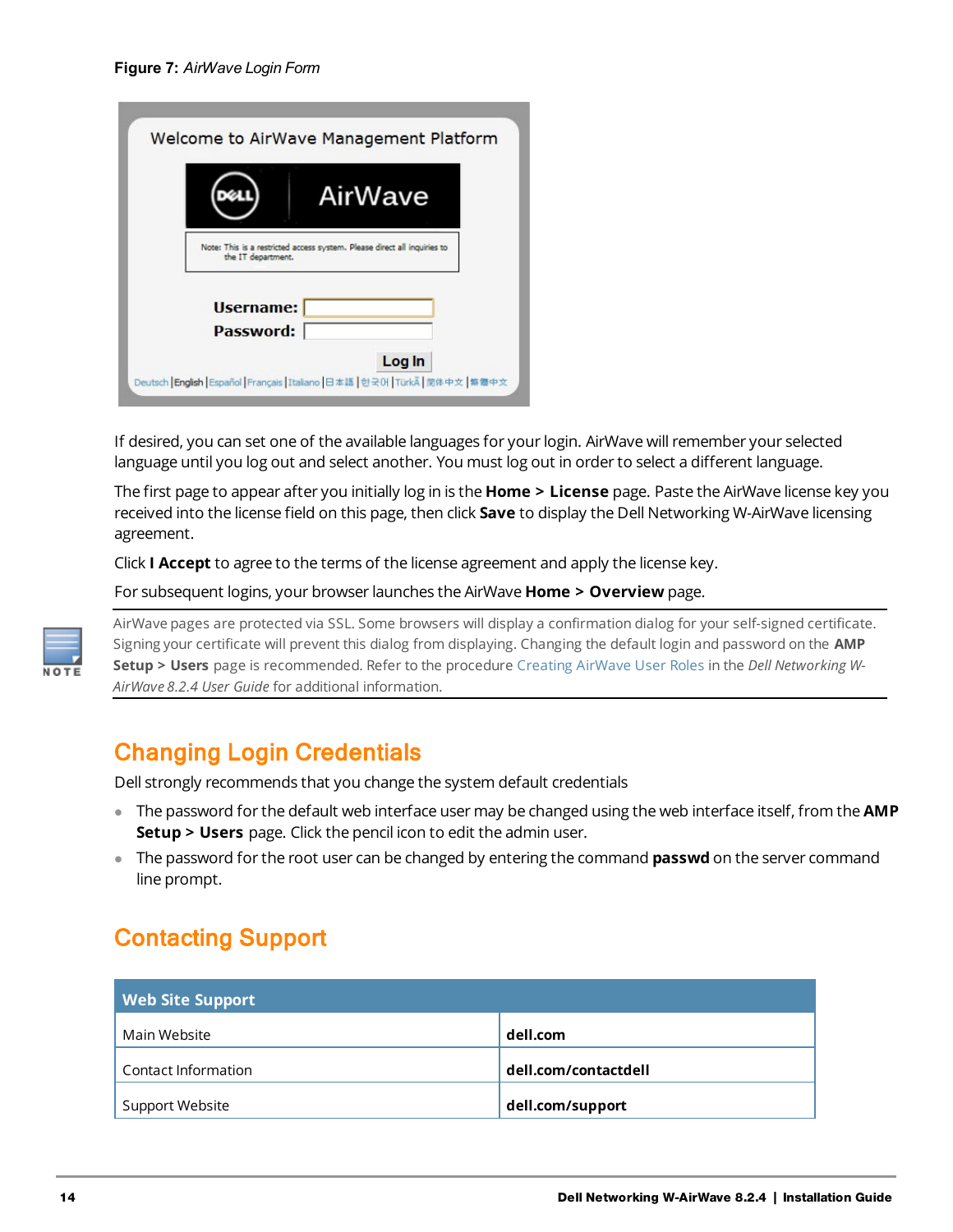| <b>Web Site Support</b> |                          |
|-------------------------|--------------------------|
| Documentation Website   | dell.com/support/manuals |